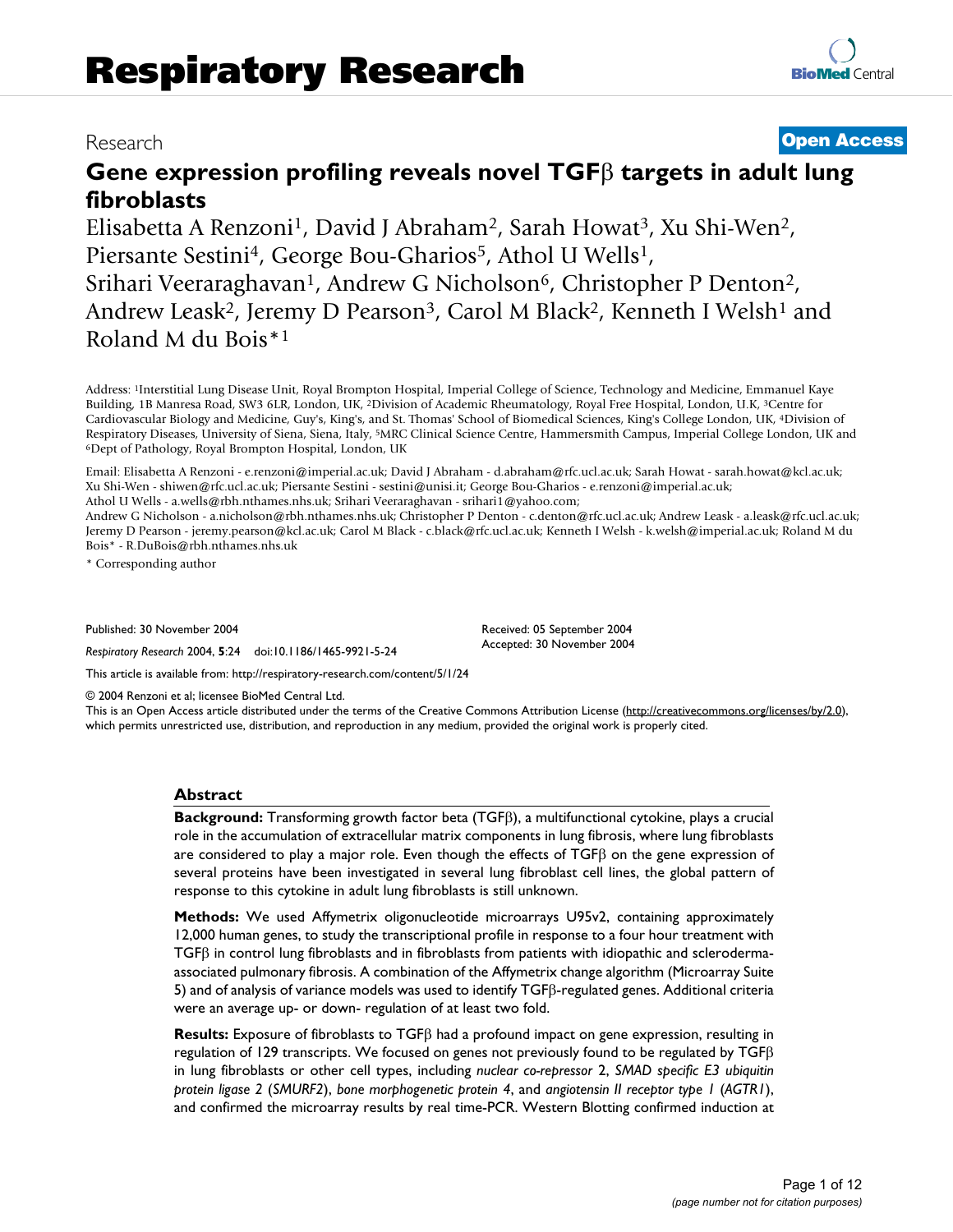the protein level of AGTR1, the most highly induced gene in both control and fibrotic lung fibroblasts among genes encoding for signal transduction molecules.

Upregulation of AGTR1 occurred through the MKK1/MKK2 signalling pathway. Immunohistochemical staining showed AGTR1 expression by lung fibroblasts in fibroblastic foci within biopsies of idiopathic pulmonary fibrosis.

**Conclusions:** This study identifies several novel TGFβ targets in lung fibroblasts, and confirms with independent methods the induction of angiotensin II receptor type 1, underlining a potential role for angiotensin II receptor 1 antagonism in the treatment of lung fibrosis.

### **Background**

Transforming Growth Factor beta (TGFβ) is a multifunctional cytokine that regulates a variety of physiological processes, including cell growth and differentiation, extracellular matrix production, embryonic development and wound healing [1]. Altered expression of TGFβ plays a crucial role in organ fibrosis, hypertrophic scarring, cancer, autoimmune and inflammatory diseases [2].

In the lung, TGFβ is consistently linked with progressive fibrosis [3-5]. Increased expression of TGFβ has been reported in a variety of fibrotic lung diseases [6,7,3], including idiopathic pulmonary fibrosis (IPF), a relentlessly progressive fibrotic lung disease with a median survival from diagnosis of only two years [8], and pulmonary fibrosis associated with systemic sclerosis, one of the leading causes of death in scleroderma patients [9]. Animal models also support a central role played by TGFβ in lung fibrosis. Intra-tracheal adenovirus-mediated TGFβ gene transfer causes severe lung fibrosis extending to the periphery of the lungs [5]. Mice lacking alphavbeta 6, an integrin which is crucial to the release of active TGFβ from latent extracellular complexes, develop lung inflammation but are strikingly protected from bleomycin-induced lung fibrosis [10]. IL-13 overexpression induces lung fibrosis which is mediated via TGF-β1 induction and activation [11]. Experimental inhibition of TGFβ with neutralizing antibodies, soluble receptors, or gene transfer of the TGFβ inhibitor Smad7, inhibits fibrosis in animal models [12-14].

Lung fibroblasts are the main cell type responsible for excessive extracellular matrix synthesis and deposition in fibrosing lung disorders [15]. TGFβ modulates fibroblast function through several mechanisms, including induction of extracellular matrix protein synthesis and inhibition of collagen degradation [1]. However, knowledge of TGFβ targets in adult lung fibroblasts is still limited to a small number of genes. Oligonucleotide array technology allows the simultaneous assessment of thousands of genes providing a global gene expression profiling of the response to a stimulus. The response to TGFβ has been investigated using oligonucleotide microarrays in keratinocytes [16] as well as in dermal [17] and in a human fetal lung fibroblast line [18], but not in primary human adult lung fibroblasts. Fibroblastic responses are likely to vary with the origin and developmental state of the cells [19], and a detailed study of TGFβ responses in adult lung fibroblasts is needed to gain further insights into the fibroproliferative process in the lung.

We therefore quantified gene expression by oligonucleotide microarrays of adult lung fibroblasts (derived from biopsies of normal and both idiopathic and sclerodermaassociated pulmonary fibrosis) in response to TGFβ, and identified several novel TGFβ targets among the wide variety of genes regulated by this cytokine. Of these, we particularly focused on *angiotensin II receptor type 1*, the most highly TGFβ-induced gene among those encoding for signal transduction molecules.

### **Methods**

#### *Cell culture*

Primary adult lung fibroblasts were cultured from three control samples (unaffected lung from patients undergoing cancer-resection surgery) and from open-lung biopsy samples of lung fibrosis patients, three with idiopathic pulmonary fibrosis (IPF) [8] and three with pulmonary fibrosis associated with the fibrotic disease systemic sclerosis [9]. Independent reviews of the clinical (SV, ER) and histopathologic diagnosis (AGN) were performed. All the idiopathic pulmonary fibrosis biopsies were characterized by a usual interstitial pneumonia pattern (UIP), whereas all of the scleroderma-associated pulmonary fibrosis were classified as non-specific interstitial pneumonia (NSIP) [8]. Verbal and written consent was given by all subjects; authorization was given by the Royal Brompton Hospital Ethics Committee. Fibroblast culture conditions were as previously described [20]. At confluence, lung fibroblasts (all between passages 4–5) were serum-deprived for 16 hours, and exposed to either 4 ng/ml of activated TGF-β1 (R&D Systems) or serum-free culture medium for four hours. The concentration and time point of TGFβ used in our experiments was determined from ongoing studies within our laboratory, in which a 4 hour treatment with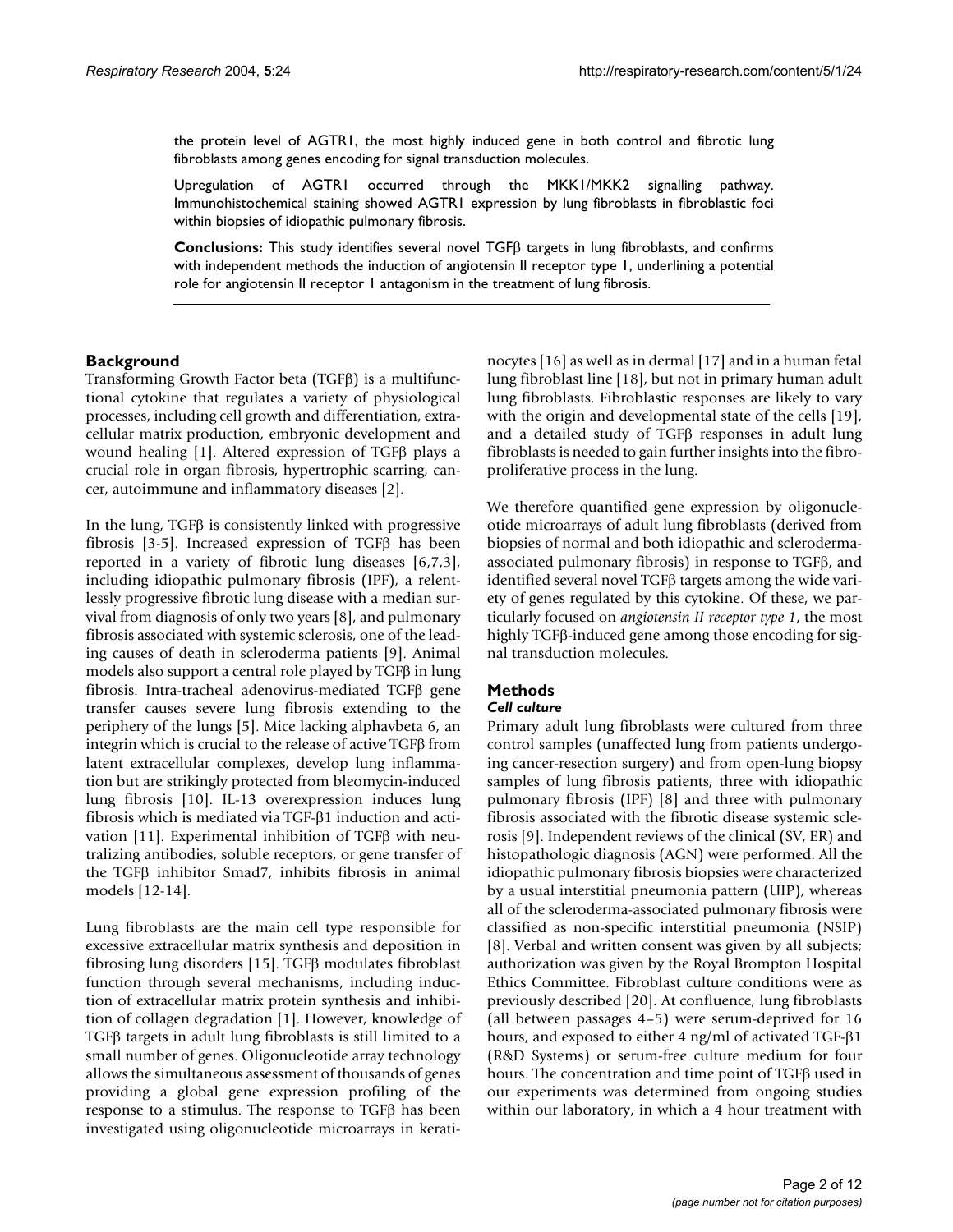TGFβ 4 ng/ml was found to show significant induction of selected known direct TGFβ target genes, including CTGF.

#### *RNA isolation and gene array analysis*

At the end of the treatment period with or without TGFβ, total RNA was harvested (Trizol, Life Technologies), quantified, and integrity was verified by denaturing gel electrophoresis.

Preparation of RNA samples for chip hybridization followed Affymetrix (Affymetrix, Santa Clara, California) protocols. Each RNA sample derived from an individual fibroblast line was hybridized on a separate microarray chip. Hybridization of cRNA to Affymetrix human U95Av2 chips, containing approximately 12,000 well characterized human genes, signal amplification and data collection were performed using an Affymetrix fluidics station and chip reader, following Affymetrix protocol. Scanned files were analyzed using Affymetrix Version 5.0 software (MAS5). Chip files were analyzed by scaling to an average intensity of 150 per gene, as recommended by Affymetrix. Reproducibility was assessed using two pairs of RNA samples from the same control line, TGFβ-treated/ untreated; the concordance correlation coefficients were of 0.979 and 0.983, respectively.

TGFβ response was analyzed by using a combination of the MAS5 Affymetrix change algorithm and of ANOVA models. According to Affymetrix criteria, in each TGFβtreated/medium only pair, genes were defined as differentially regulated (either up or down) by TGFβ only when identified as significantly increased (I) or decreased (D) as determined by the Affymetrix change algorithm, with a change p value<0.001, and were detected as Present (according to the "absolute call"obtained by an Affymetrix algorithm) at least in the samples with the highest count (i.e. medium only in the case of D and TGFβ in the case of I). Genes were defined as TGFβ-responsive in normal human lung fibroblasts when they fulfilled all of the following three conditions: a) they were detected as TGFβregulated by Affymetrix criteria (see above) in at least two of the three control pairs; b) they showed a mean fold change after TGFβ of at least 2 (or lower than 0.5) in control fibroblasts; c) either a two-way ANOVA including only control fibroblasts detected a significant ( $p < 0.05$ ) increase or decrease in control fibroblasts after TGFβ or they were also found to be responsive in at least four of the six fibrotic fibroblast lines and a significant effect ( $p <$ 0.05) of treatment (with TGFβ) was detected by a repeated measure ANOVA model including all the samples and adjusting for individual samples, disease, and interaction between treatment and disease. All statistical analyses were performed on log transformed data to reduce inequalities of variance. Thus, the latter ANOVA model could detect genes which were equally up- or down-regulated in normal and fibrotic fibroblasts, taking advantage of the larger number of samples, while the first model (equivalent to a paired t test) could detect changes possibly occurring in controls but not in fibrotic cell lines.

Except for unknown genes, all gene symbols and names are given according to the nomenclature proposed by the Human Genome Organization (HUGO) Gene Nomenclature Committee.

#### *Real time-PCR*

Real time PCR (RT-PCR) was performed to confirm selected novel TGFβ targets in lung fibroblasts. Adult lung fibroblast lines [three control and three fibrotic (IPF)] were treated with or without TGF $\beta$  (4 ng/ml) for four hours. Total RNA was isolated from treated and untreated samples using Trizol (Life Technologies) and the integrity of the RNA was verified by gel electrophoresis. Total RNA (1 microgram) was reverse transcribed in a 20 µl reaction volume containing oligonucleotide dTs  $(dT_{18})$  and random decamers  $(dN_{10})$  using M-MLV reverse transcriptase (Promega) for 1 hour at 37°C. The cDNA was diluted to 100 µl with DEPC-treated water and 1 µl was used per real-time PCR reaction. A set of eight standards containing a known concentration of target amplicon was made by PCR amplification, isolation by gel electrophoresis through a 2% agarose gel followed by gel purification using QIAquick PCR purification spin columns (Qiagen). The concentration of the amplicon was measured by spectrophotometry and diluted in DEPC-treated water containing transfer RNA  $(10 \mu g/ml)$  to make standards of 10 fold dilutions from 100 pg/  $\mu$ l to 0.01 fg/  $\mu$ l. The target was measured in each sample and standard by real-time PCR using FastStart DNA Master SYBR Green (Roche Applied Science) as described by the manufacturer, in half the reaction volume  $(10 \mu l)$ . Samples and standards were amplified for 30 to 40 cycles with the appropriate primers (Molecular Biology Unit, KCL School of Biological Sciences) at least in duplicate. The amount of target in the sample in picograms was read from the standard curve and values were normalised to 28S ribosomal RNA (pg of target/pg of 28S ribosomal-RNA). The oligonucleotide primer sequences are listed (5'-3'): *angiotensin II receptor type1* (*AGTR1*) primers: forward TGC TTC AGC CAG CGT CAG TT and reverse GGG ACT CAT AAT GGA AAG CAC; *SMAD specific E3 ubiquitin protein ligase 2* (*SMURF2*): forward AAC AAG AAC TAC GCA ATG GGG and reverse GTC CTC TGT TCA TAG CCT TCT G; *nuclear receptor co-repressor 2* (*NCOR2*): forward CAG CAG CGC ATC AAG TTC AT and reverse GTA ATA GAG GAC GCA CTC AGC; *bone morphogenetic protein 4* (*BMP4*) primers: forward CTA CTG GAC ACG AGA CTG GT and reverse GAG TCT GAT GGA GGT GAG TC.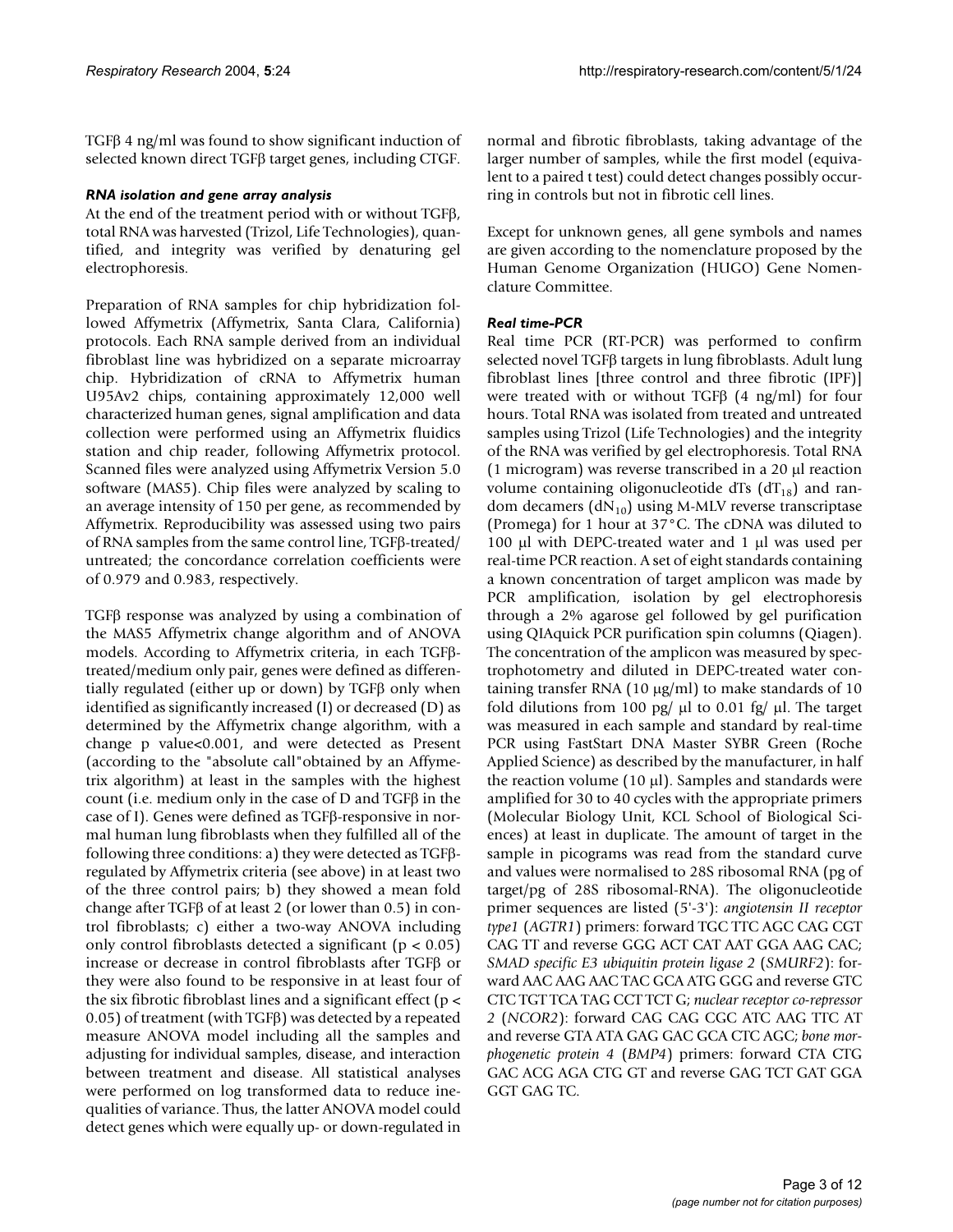The results were analyzed using Student's paired t-test after logarithmic transformation, and statistical significance was taken as a p value of <0.05.

### *Western blot analysis of TGF*β*-induction of angiotensin II receptor 1*

Lung fibroblasts were grown to confluence in DMEM with 10% FCS. At confluence, lung fibroblasts (all between passages 2–5) were serum-deprived overnight, and exposed to either 4 ng/ml of activated TGF-β1 (R&D Systems) or serum-free culture-medium with the addition of 0.1% BSA for 24 hours. To determine the signalling pathways through which TGFβ induces AGTR1, lung fibroblasts were treated with specific inhibitors 30 minutes before treatment with TGFβ. These included the dual MKK1/MKK2 inhibitor U0126 (10 µM) and predominant MKK1 inhibitor PD98059 (50 µM), known to inhibit MKK2 only weakly [21], as well as the p38 MAPK inhibitor SB 202190 (30 µM). Cell layer lysates were examined. Cell protein (10  $\mu$ g/sample) was heated to 99 $\degree$ C for 5 min, loaded into sample wells, resolved on a 12% tricine SDS-polyacrylamide gel (Novex, San Diego, CA), and run at 120 V for 2 h. The separated proteins were transferred onto nitrocellulose membranes at 30V for 90 minutes. Membranes were blocked by incubation for one hour with 5% non-fat milk in phosphate buffered saline (PBS) containing 0.1% Tween 20. They were then washed and incubated overnight at 4°C in a 1:500 dilution of rabbit anti-angiotensin II receptor 1 polyclonal antibody (Santa Cruz Biotechnology), followed by a three-time wash in PBS and incubation in 1:1000 goat anti-rabbit biotinylated IgG (Vector Laboratories, Peterborough, UK) for 60 min at room temperature. Membranes were washed three times in PBS, and the signal was amplified/detected by using the ECL protocol as described by the manufacturer (Amersham plc, Little Chalfont, UK). Films were analysed by laser scanning densitometry on an Ultrascan XL (LKB-Wallac, UK). Data were analyzed by using Student's paired t test after log transformation and a p value<0.05 was considered significant.

### *Immunohistochemistry*

The distribution of staining for AGTR1 was assessed by immunohistochemistry in surgical lung biopsies from four patients with idiopathic pulmonary fibrosis (IPF), meeting the diagnostic criteria of the American Thoracic Society/European Respiratory Society Consensus Classification [8], and in control biopsies (normal periphery of resected cancer) from three patients undergoing cancer resection surgery. Paraffin-embedded sections were dewaxed with xylene, hydrated and heated in the microwave at 120 degrees for 30 minutes in citrate buffer (10 mM pH 6.0).

Slides were then briefly rinsed in PBS, blocked with 10% normal goat serum for 20', incubated with rabbit polyclonal anti-human AGTR1 antibody (N-10, 1:50, Santa Cruz Biotechnology, Santa Cruz, Calif) for one hour at room temperature. After washing with PBS, sections were incubated with biotinylated goat anti-rabbit IgG diluted in PBS (1:200) for 30 minutes, rinsed, and finally incubated with Vectastain Elite STR-ABC reagent (Vector Laboratories) for 30 minutes. After washing, sections were visualized using 3-amino-9-ethylcarbazole chromogen and  $H_2O_2$  as substrate (SK-4200; Vector Laboratories). Sections were then washed in tap water, counterstained with Carrazzis hematoxylin, and mounted with Gelmount (Biomeda, Foster City, CA) for examination using an Olympus BH-2 photomicroscope. Controls included an exchange of primary antibodies with goat matched antibodies. To confirm staining specificity, sections were also incubated with either nonimmune rabbit IgG control or secondary antibody only.

## **Results**

### *Microarray analysis of TGF*β*-response in primary adult lung fibroblasts*

According to the criteria outlined in the methods, a four hour treatment with TGFβ was found to regulate 129 transcripts in human lung fibroblasts. TGFβ-responsive transcripts included genes with roles in gene expression, matrix formation, cytoskeletal remodelling, signalling, cell proliferation, protein expression and degradation, cell adhesion and metabolism. A complete list of TGFβ-regulated genes is provided (see Additional file 1). The complete set of gene array data has been deposited in the Gene Expression Omnibus database with GEO serial accession number GSE1724 <http://www.ncbi.nlm.nih.gov/geo>.

We did not observe a substantial degree of difference in the response to TGFβ between the two fibrotic groups (idiopathic pulmonary fibrosis and scleroderma-associated pulmonary fibrosis) and control lung fibroblasts. Once the criteria outlined in the methods section and the pvalue for interaction with treatment had been taken into account, there were no significant differences in the response to TGFβ among the three groups except for two genes, KIAA0261 (probe N: 40086\_at), an unknown gene more upregulated in IPF (median fold change 2.2) than in scleroderma-associated pulmonary fibrosis (1.5) and in controls (1.3), and BTG1 (probe N: 37294\_at), which was only slightly more downregulated in scleroderma-associated pulmonary fibrosis (fold change:0.4) than in IPF (0.6) and in controls (0.7). As both the number of genes and the magnitude of the differences were minimal, they were not considered meaningful and were not investigated further. Among genes responding significantly to TGFβ in control lung fibroblasts, as assessed by ANOVA analysis, none changed in opposite directions in either of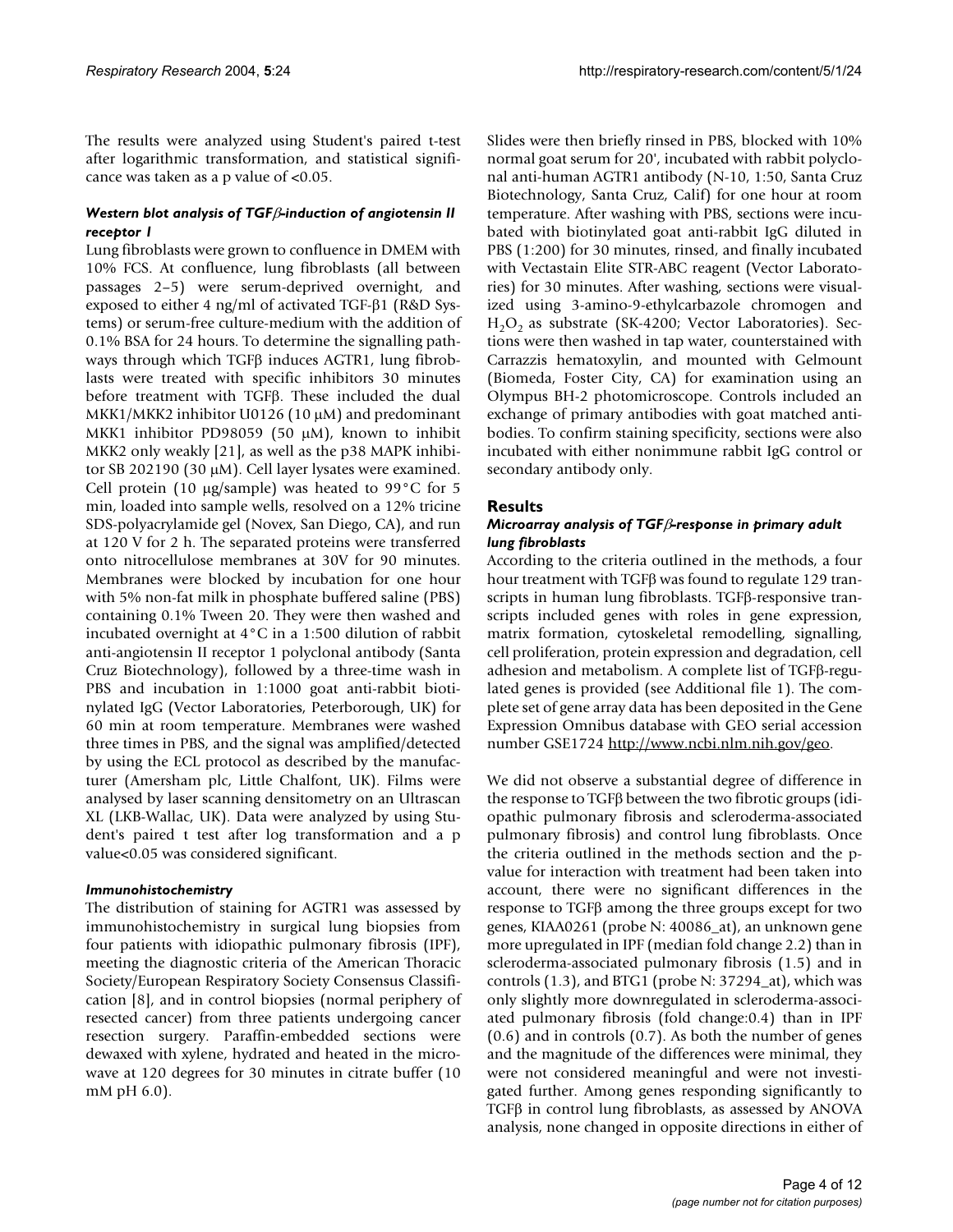| Gene Symbol        | Affymetrix Probe<br>N | Control<br>LF* | ic $LI^*$ | Fibrot Gene name                                            |  |
|--------------------|-----------------------|----------------|-----------|-------------------------------------------------------------|--|
| BHLHB <sub>2</sub> | 40790_at              | 6.0            | 5.1       | basic helix-loop-helix domain containing, class B, 2        |  |
| <b>CBFB</b>        | 41175 at              | 2.9            | 2.8       | core-binding factor, beta subunit                           |  |
| EGR <sub>2</sub>   | 37863_at              | 52.0           | 3.3       | early growth response 2 (Krox-20 homolog, Drosophila)       |  |
| ETV <sub>6</sub>   | 38491 at              | 2.0            | 2.6       | ets variant gene 6 (TEL oncogene)                           |  |
| <b>FOXOIA</b>      | 40570 at              | 3.8            | 6.0       | forkhead box OIA (rhabdomyosarcoma)                         |  |
| <b>JUNB</b>        | 2049_s_at             | 3.7            | 4.2       | jun B proto-oncogene                                        |  |
| <b>JUNB</b>        | 32786_at              | 4.4            | 3.0       | jun B proto-oncogene                                        |  |
| <b>LRRFIPI</b>     | 41320 s at            | 2.1            | 1.5       | leucine rich repeat (in FLII) interacting protein I         |  |
| <b>MKLI</b>        | 35629 at              | 2.7            | 2.6       | megakaryoblastic leukemia (translocation) I                 |  |
| <b>MSC</b>         | 35992 at              | 2.4            | 1.7       | musculin (activated B-cell factor-1)                        |  |
| NCOR <sub>2</sub>  | 39358 at              | 2.2            | 2.2       | nuclear receptor co-repressor 2                             |  |
| NPAS <sub>2</sub>  | 39549_at              | 2.4            | 3.1       | neuronal PAS domain protein 2                               |  |
| NR <sub>2F2</sub>  | 39397 at              | 0.4            | 0.5       | nuclear receptor subfamily 2, group F, member 2             |  |
| <b>NRIPI</b>       | 40088 at              | 2.3            | 1.8       | nuclear receptor interacting protein I                      |  |
| <b>RUNXI</b>       | 393_s_at              | 2.3            | 2.6       | runt-related transcription factor I (amII oncogene)         |  |
| <b>RUNXI</b>       | 39421 at              | 3.1            | 2.3       | runt-related transcription factor I (amlI oncogene)         |  |
| <b>RUNXI</b>       | 943_at                | 2.2            | 2.7       | runt-related transcription factor I (aml1 oncogene)         |  |
| SKI                | 41499_at              | 2.5            | 2.1       | v-ski sarcoma viral oncogene homolog (avian)                |  |
| SMURF <sub>2</sub> | 33354 at              | 2.2            | 2.2       | E3 ubiquitin ligase SMURF2                                  |  |
| <b>SRF</b>         | 1409 at               | 2.1            | 1.9       | serum response factor                                       |  |
| <b>SRF</b>         | 40109 at              | 2.2            | 2.0       | serum response factor                                       |  |
| TCF <sub>21</sub>  | 37247 at              | 0.2            | 0.4       | transcription factor 21                                     |  |
| TCF8               | 33439_at              | 2.8            | 1.8       | transcription factor 8 (represses interleukin 2 expression) |  |
| <b>TIEG</b>        | $224$ _at             | 2.2            | 2.1       | TGFB inducible early growth response                        |  |
| <b>TIEG</b>        | 38374 at              | 3.2            | 2.7       | TGFB inducible early growth response                        |  |
| ZFP36L2            | 32587_at              | 0.3            | 0.4       | zinc finger protein 36, C3H type-like 2                     |  |
| ZFP36L2            | 32588 s at            | 0.3            | 0.3       | zinc finger protein 36, C3H type-like 2                     |  |
| <b>ZNF365</b>      | 35959 at              | 14.2           | 2.5       | zinc finger protein 365                                     |  |

<span id="page-4-0"></span>**Table 1: Transcription factor genes regulated by TGF**β **in control and fibrotic lung fibroblasts (LF)**

\*Mean fold change in mRNA abundance in TGFβ treated/untreated control and fibrotic lung fibroblasts (LF), respectively. Fibrotic lung fibroblast ratios represent the average values of idiopathic and scleroderma-associated pulmonary fibrosis lung fibroblasts.

the fibrotic groups. All the genes that responded significantly in the control group alone, were also TGFβ-responsive when analysis was extended to include the fibrotic cell lines. Furthermore, none of these genes responded differently to TGFβ between the two fibrotic groups, which are thus presented together in Tables [1](#page-4-0) and 2.

For the purpose of this study, we will concentrate on genes involved in transcriptional regulation, cytoskeletal/extracellular matrix organization, and signal transduction (Tables [1](#page-4-0) and 2).

### *Control of transcription*

TGFβ regulated a wide array of transcription factors (Table [1\)](#page-4-0), including the known TGFβ target *JUNB*. Other TGFβ targets in lung fibroblasts identified by this study included Smad co-activators *RUNX1* and *CBFB*, recently implicated in the targeted subnuclear localization of TGFβ-regulated Smads [22,23]. Transcriptional regulators involved in cell cycle control/cell differentiation induced by TGFβ included *FOXO1A*, *NPAS2*, and *TIEG* (*TGF*β*-inducible* *early growth response*), while *ZFP36L2*, a zinc finger transcription factor linked to cell proliferation induction, was repressed by TGFβ. *Serum response factor* (*SRF*) and *MKL1* were also induced by TGFβ. Transcriptional repressors induced by TGFβ included *Ski*, which together with *Sno* interacts with Smad molecules to inhibit transcription and may contribute to terminating TGFβ response [24] and *TCF8*, a previously reported TGFβ target in fetal lung fibroblasts [18]. Other transcriptional co-repressors upregulated by TGFβ were nuclear co-repressors *NCOR2* (or *SMRT*) and *BHLHB2*, which repress transcription by recruiting histone deacetylases [25], and *musculin* (*MSC*).

### *Cytoskeletal/Extracellular matrix organization*

Most genes in this category were known TGFβ targets. As expected, transcripts involved in promoting extracellular matrix formation and cell adhesion such as *connective tissue growth factor* (*CTGF*) were upregulated, while we observed inhibition of *bone morphogenetic protein 4* (*BMP4*), a member of the TGFβ superfamily whose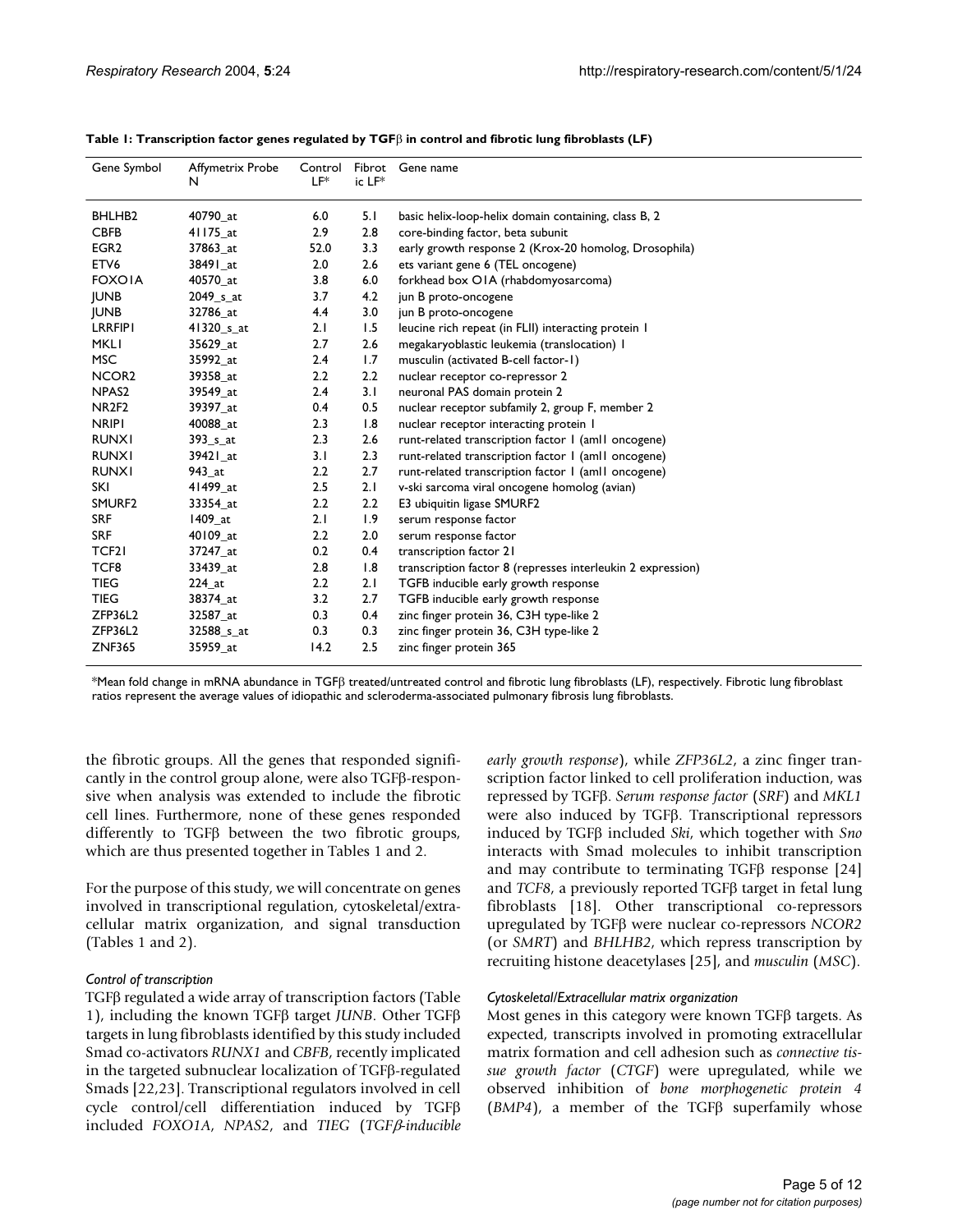| Gene Symbol                                   | Affymetrix Probe N      | Control LF* | Fibrotic LF*     | Gene name                                                        |  |  |  |  |
|-----------------------------------------------|-------------------------|-------------|------------------|------------------------------------------------------------------|--|--|--|--|
| <b>Signal transduction</b>                    |                         |             |                  |                                                                  |  |  |  |  |
| <b>ACVRI</b>                                  | 39764_at                | 2.2         | 1.7              | activin A receptor, type I                                       |  |  |  |  |
| ADM                                           | 34777_at                | 0.3         | 0.4              | adrenomedullin                                                   |  |  |  |  |
| <b>AGTRI</b>                                  | 346_s_at                | 3.8         | 3.2              | angiotensin II receptor, type I                                  |  |  |  |  |
| <b>AGTRI</b>                                  | 37983_at                | 5.1         | 5.9              | angiotensin II receptor, type I                                  |  |  |  |  |
| <b>BDKRB2</b>                                 | 39310_at                | 0.4         | 0.4              | bradykinin receptor B2                                           |  |  |  |  |
| BMP4                                          | $1114$ <sub>_at</sub>   | 0.2         | 0.2              | bone morphogenetic protein 4                                     |  |  |  |  |
| BMP4                                          | 40333_at                | 0.I         | 0.3              | bone morphogenetic protein 4                                     |  |  |  |  |
| DYRK <sub>2</sub>                             | 40604_at                | 3.0         | 3.0              | dual-specificity tyrosine-(Y)-phosphorylation regulated kinase 2 |  |  |  |  |
| DYRK <sub>2</sub>                             | 760_at                  | 2.9         | 3.3              | dual-specificity tyrosine-(Y)-phosphorylation regulated kinase 2 |  |  |  |  |
| DYRK <sub>2</sub>                             | $761$ $g$ <sub>at</sub> | 3.3         | $2.2\phantom{0}$ | dual-specificity tyrosine-(Y)-phosphorylation regulated kinase 2 |  |  |  |  |
| <b>MLP</b>                                    | 36174 at                | 2.4         | 1.7              | <b>MARCKS-like protein</b>                                       |  |  |  |  |
| PLK <sub>2</sub>                              | 41544_at                | 0.4         | 0.6              | polo-like kinase 2 (Drosophila)                                  |  |  |  |  |
| RRAD                                          | 1776_at                 | 3.0         | 5.2              | Ras-related associated with diabetes                             |  |  |  |  |
| <b>RRAD</b>                                   | 39528 at                | 3.6         | 5.1              | Ras-related associated with diabetes                             |  |  |  |  |
| SMAD3                                         | 38944_at                | 0.4         | 0.4              | SMAD, mothers against DPP homolog 3 (Drosophila)                 |  |  |  |  |
| SMAD7                                         | 1857_at                 | 2.3         | 2.2              | SMAD, mothers against DPP homolog 7 (Drosophila)                 |  |  |  |  |
| SOCSI                                         | 41592_at                | 0.1         | 0. I             | suppressor of cytokine signaling I                               |  |  |  |  |
| SPRY <sub>2</sub>                             | 33700_at                | 2.0         | 1.8              | sprouty homolog 2 (Drosophila)                                   |  |  |  |  |
| STK38L                                        | 32182_at                | 3.7         | 3.8              | serine/threonine kinase 38 like                                  |  |  |  |  |
| TGFBR3                                        | 1897_at                 | 0.3         | 0.5              | transforming growth factor, beta receptor III (betaglycan)       |  |  |  |  |
| <b>TNFRSFIB</b>                               | 1583_at                 | 0.4         | 0.6              | tumor necrosis factor receptor superfamily, member IB            |  |  |  |  |
| <b>TNFRSFIB</b>                               | 33813_at                | 0.4         | 0.4              | tumor necrosis factor receptor superfamily, member IB            |  |  |  |  |
| TSPAN-2                                       | 35497_at                | 4.2         | 5.0              | tetraspan 2                                                      |  |  |  |  |
| Extracellular matrix remodelling/Cytoskeletal |                         |             |                  |                                                                  |  |  |  |  |
| COL4AI                                        | 39333_at                | 2.2         | 2.0              | collagen, type IV, alpha I                                       |  |  |  |  |
| <b>COMP</b>                                   | 40161_at                | 2.7         | 5.3              | cartilage oligomeric matrix protein                              |  |  |  |  |
| <b>COMP</b>                                   | $40162$ _s_at           | 5.0         | 18.9             | cartilage oligomeric matrix protein                              |  |  |  |  |
| <b>CTGF</b>                                   | 36638_at                | 4.8         | 6.1              | connective tissue growth factor                                  |  |  |  |  |
| CYR <sub>6</sub> 1                            | 38772 at                | 4.4         | 3.5              | cysteine-rich, angiogenic inducer, 61                            |  |  |  |  |
| ELN                                           | $31621$ s at            | 4.9         | 3.7              | elastin                                                          |  |  |  |  |
| ELN                                           | 39098_at                | 8.4         | 11.6             | elastin                                                          |  |  |  |  |
| <b>PLAUR</b>                                  | $189$ _s_at             | 2.7         | 2.8              | plasminogen activator, urokinase receptor                        |  |  |  |  |
| PLOD <sub>2</sub>                             | 34795_at                | 2.5         | 1.8              | procollagen-lysine, 2-oxoglutarate 5-dioxygenase 2               |  |  |  |  |
| <b>SERPINEI</b>                               | 38125_at                | 3.7         | 4.0              | serine (or cysteine) proteinase inhibitor, clade E, member I     |  |  |  |  |
| <b>SERPINEI</b>                               | 672_at                  | 6.0         | 5.5              | serine (or cysteine) proteinase inhibitor, clade E, member I     |  |  |  |  |
| TIMP3                                         | $1034$ <sub>_at</sub>   | 2.0         | 1.5              | tissue inhibitor of metalloproteinase 3                          |  |  |  |  |
| TIMP3                                         | $1035$ g at             | 2.4         | 1.6              | tissue inhibitor of metalloproteinase 3                          |  |  |  |  |
| TPMI                                          | 36790_at                | 2.3         | 1.7              | tropomyosin I (alpha)                                            |  |  |  |  |
| TPMI                                          | 36791_g_at              | 2.7         | 2.1              | tropomyosin I (alpha)                                            |  |  |  |  |
| <b>TPMI</b>                                   | 36792_at                | 2.5         | 2.0              | tropomyosin I (alpha)                                            |  |  |  |  |

#### **Table 2: TGF**β**-regulated signalling and ECM/cytoskeletal genes in control and fibrotic lung fibroblasts**

Mean fold change in mRNA abundance in TGFβ treated/untreated control and fibrotic lung fibroblasts (LF), respectively. Fibrotic lung fibroblast ratios represent the average of idiopathic and scleroderma-associated pulmonary fibrosis lung fibroblasts.

activity has recently been shown to be inhibited by CTGF through direct binding [26].

TGFβ also induced matrix genes including *elastin* (*ELN*), collagens (*COL4A1*), *plasminogen activator inhibitor* (*PAI1* or *SERPINE1*) and *PLOD2*, an enzyme which stabilizes collagen cross-links (Table 2). *Tissue inhibitor of matrix metalloproteinase 3* (*TIMP3*) was upregulated by TGFβ. Genes involved in cytoskeletal organization induced by TGFβ included known target *tropomyosin* (*TPM1*). Interestingly, *smoothelin*, a smooth muscle gene recently reported to be highly induced by TGFβ in fetal lung fibroblasts [18], was also induced by TGFβ in this study, but at a slightly lower fold ratio than that chosen for the selection criteria (1.8).

#### *Control of signal transduction*

Among signalling molecules (Table 2), known targets included upregulation of *SMAD7* and downregulation of *SMAD3* [18,16]. Novel targets in lung fibroblasts included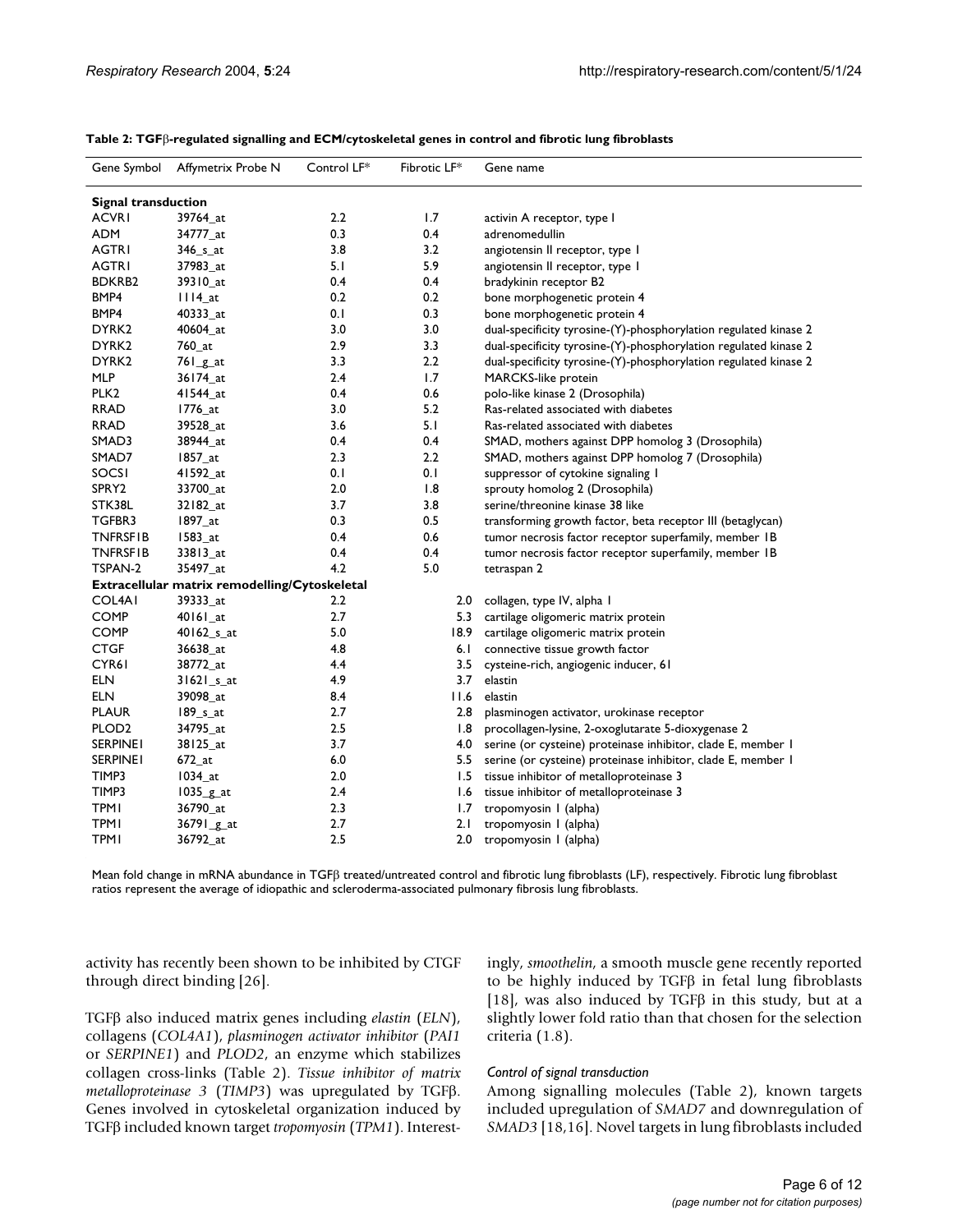*SMURF2*, a recently identified E3 ubiquitin ligase, which negatively regulates TGFβ signalling by targeting both TGFβ receptor-Smad7 complexes and Smad2 for ubiquitin-dependent degradation [27,28]. At the investigated timepoint, TGFβ downregulated the accessory receptor *betaglycan*, a membrane anchored proteoglycan which increases the affinity between TGFβ and type I and II receptors. Interestingly, TGFβ upregulated *activin A type I receptor*, a receptor for TGFβ family member activin, whose stimulation induces fibroblast-mediated collagen gel contraction [29]. Members of the Ras family of GTPases, *ARHB* and *RADD* (Ras-related GTP-binding protein), involved in cytoskeleton remodelling, were also upregulated by TGFβ. TGFβ also induced *Dickkopf1* (*DKK1*), a potent inhibitor of Wnt/beta-catenin signalling.

Of particular interest was the novel observation that TGFβ upregulated *angiotensin II receptor 1* (*AGTR1*) in lung fibroblasts; conversely, the gene encoding for vasodilatory peptide *adrenomedullin* (*ADM*) was inhibited by TGFβ.

### *Validation of selected TGF*β*-induced genes by real time RT-PCR*

Several of the genes regulated by TGFβ confirmed previously published findings, thus validating our methods, including *JUN-B*, *SMAD7*, *connective tissue growth factor*, *elastin*, and *SERPINE1* [17,18,16,30]. To further consolidate our analysis, we selected a small group of novel TGFβ targets to be confirmed by RT-PCR in both control and fibrotic lung fibroblasts. These novel fibroblast TGFβresponsive genes included potential key candidates in the regulation by TGFβ of lung tissue fibrosis and included *angiotensin II receptor type 1* (*AGTR1*), *SMURF2*, a gene involved in terminating TGFβ signalling, *NCOR2*, a transcriptional co-repressor and *BMP4*, a member of the TGFβ family. Compared to untreated samples, we confirmed that TGF<sub>β</sub> upregulated *AGTR1* (ratio = 2.4;  $p = 0.002$ ), *SMURF2*, (ratio = 1.8, p = 0.003), *NCOR2* (ratio 1.4; p = 0.004), and downregulated *BMP4* (ratio = 0.4; p = 0.009), with no difference in the response between control and fibrotic fibroblasts (Figure [1](#page-7-0)).

### *Induction of angiotensin II receptor type 1 by TGF*β

We focused on AGTR1 protein because, as shown by microarray analysis, it was the most highly TGFβ-induced gene among signaling molecules in both control and fibrotic fibroblasts (Table 2). To verify whether *AGTR1* mRNA upregulation corresponded to an increase in protein levels, we performed Western analysis on primary human adult lung fibroblasts exposed to TGFβ or medium alone in serum-free conditions for 24 hours. The intensity of the angiotensin II receptor 1 immunoreactive band was significantly increased in TGFβ-treated fibroblasts compared to those treated with medium alone (2.4 fold;  $p <$  0.001) (Figure [2](#page-8-0)). To identify the signalling pathways through which TGFβ induces AGTR1, we evaluated whether the ability of TGFβ to induce AGTR1 expression in lung fibroblasts was blocked by specific signaling pathway inhibitors. A 30 minute preincubation with the dual MKK1/MKK2 inhibitor U0126 significantly inhibited TGFβ induction of AGTR1 protein (p < 0.01), whereas predominant MKK1 inhibitor PD98059 and p38 MAPK inhibitor SB202190 had no significant effect (Figure [2](#page-8-0)).

### *AGTR1 expression in idiopathic pulmonary fibrosis lung biopsies*

We assessed staining for AGTR1 in lung biopsies from four patients with idiopathic pulmonary fibrosis and compared it to that of three control lungs. In particular we aimed to evaluate AGTR1 staining in fibroblastic foci, aggregates of fibroblasts/myofibroblasts in close contact with alveolar epithelial cells. Both in control and in idiopathic pulmonary fibrosis lung biopsies, AGTR1 immunoreactivity was observed in alveolar epithelial cells and alveolar macrophages. In addition, the fibroblasts within the fibroblastic foci present in idiopathic pulmonary fibrosis biopsies stained positive for the receptor (Figure [3](#page-9-0)).

## **Discussion**

In this study we report, for the first time, the transcriptional profile in response to TGFβ in adult primary human lung fibroblasts both from control and from fibrotic lungs. Our analysis of the response to TGFβ focused on TGFβ gene targets involved in transcription and signalling, identifying a series of genes previously unknown to respond to TGFβ in lung fibroblasts. These included angiotensin II receptor 1, providing further insights into links between TGFβ and angiotensin in the pathogenesis of fibrosis [31,32].

Although gene expression profiling in response to TGFβ has been investigated previously, earlier work has been confined to skin fibroblasts [17], keratinocytes [16], and a human fetal lung cell line [18], which is likely to respond differently to TGFβ from the adult lung fibroblast. Our data cannot be directly compared with the fetal lung fibroblast profiling because of methodological disparities, chiefly due to differences in the timing of the RNA collection. However, even restricting the comparison to results obtained at similar time points, we found a significant dissimilarity. Among transcription factors, only *JUNB* and *TCF8* were upregulated by TGFβ both in fetal [18] and in adult lung fibroblasts, while all others differed between the two cell types. Interestingly, in this study, TGFβ caused an induction of both *MKL1* and *serum response factor*, while neither were upregulated in fetal lung fibroblasts. The recently reported cooperation between these two transcription factors in determining smooth muscle cell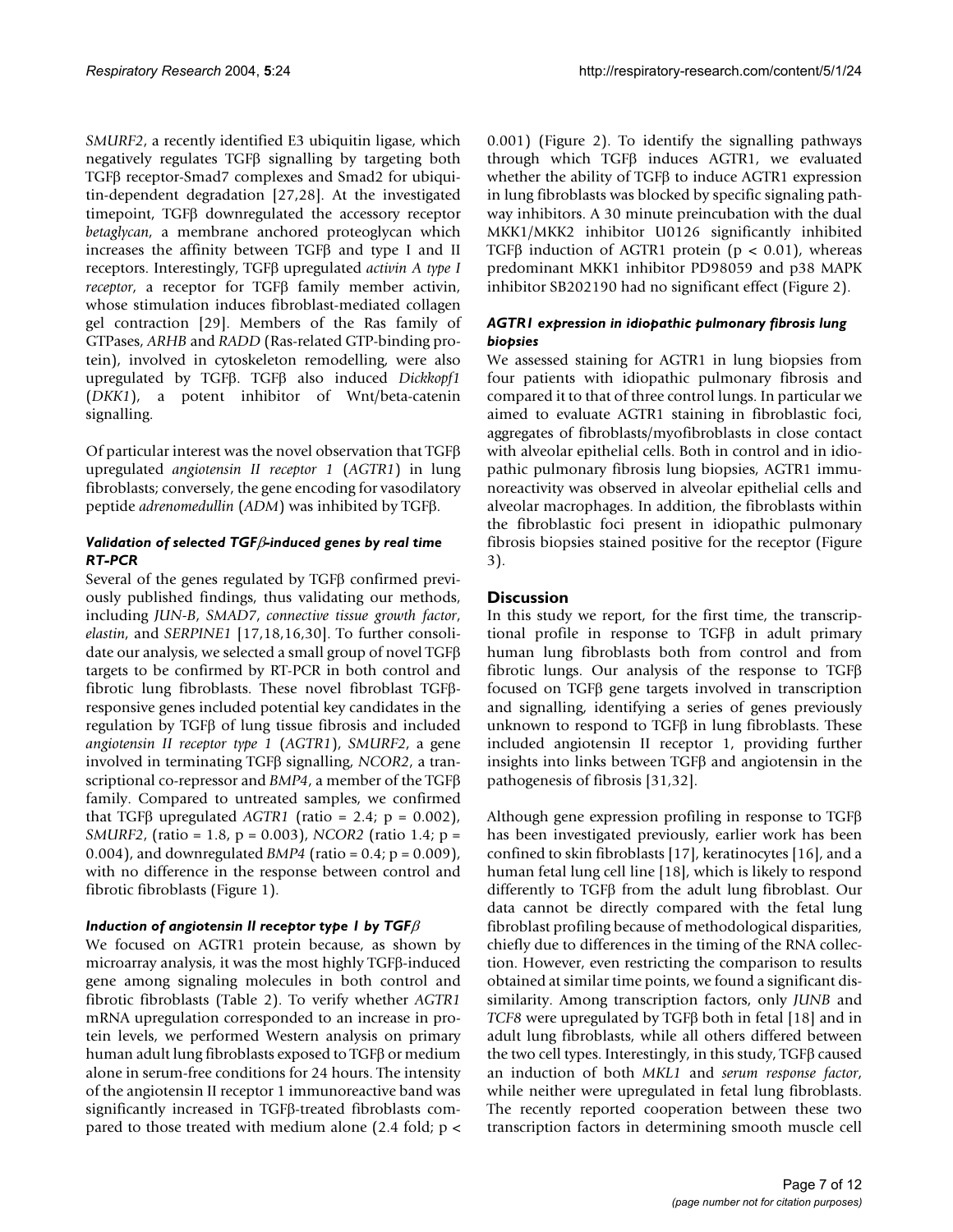<span id="page-7-0"></span>

### Independent verification of microa **Figure 1** rray results by measurement of gene expression with real time-PCR

*Independent verification of microarray results by measurement of gene expression with real time-PCR*. TGFβ treatment (4 ng/ml) for four hours induces expression of mRNA for angiotensin receptor 1 (panel a), nuclear receptor co-repressor 2 (*NCOR2*) (panel c) and SMURF2 (panel d) as well as inhibition of bone morphogenetic protein 4 (panel b) in three control lung fibroblast cell lines (dashed lines) and three fibrotic lung fibroblasts (solid lines).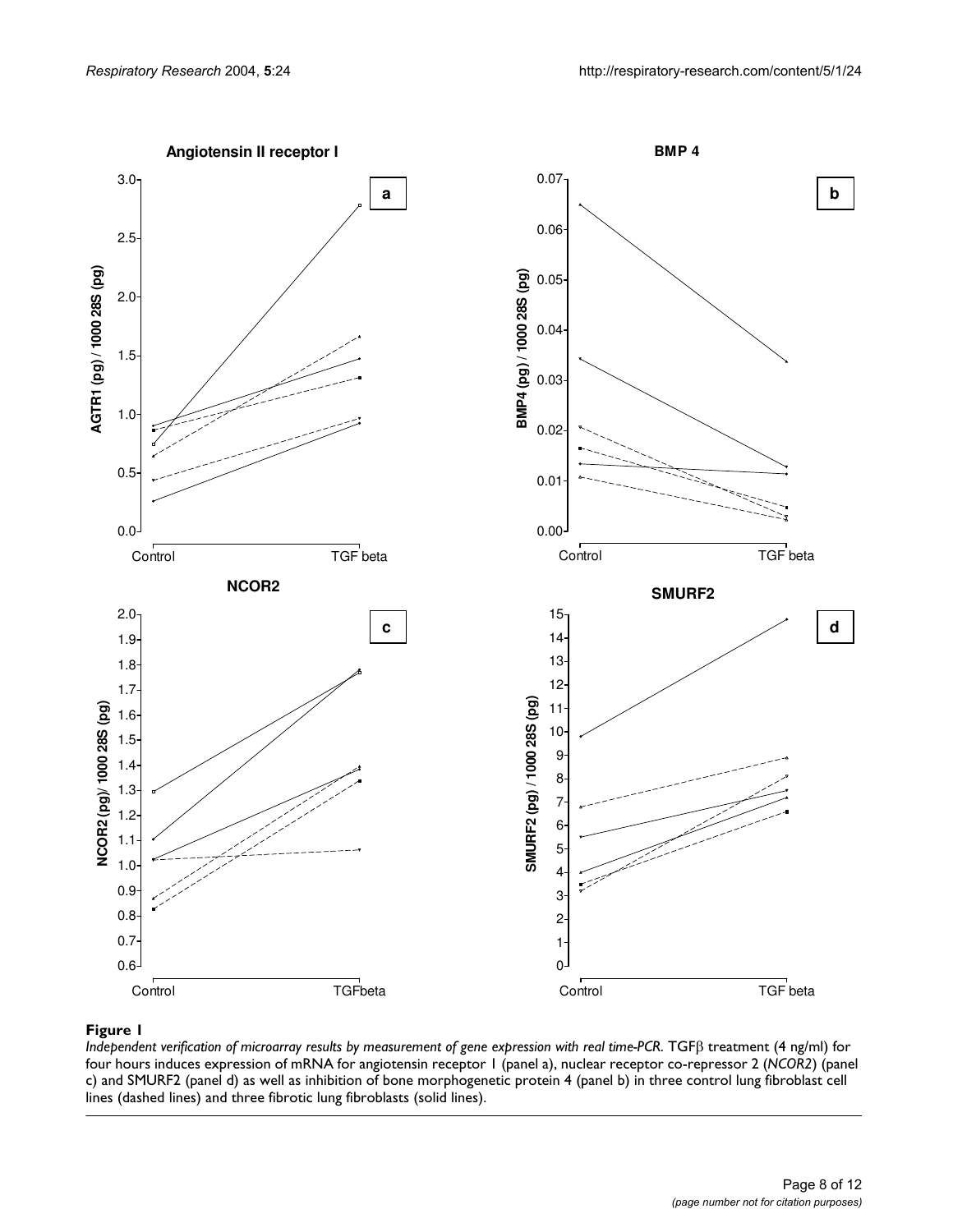<span id="page-8-0"></span>

### Figure 2

*TGF*β *treatment induces angiotensin II receptor 1 (AGTR1) protein expression in adult lung fibroblasts; the induction is mediated by MKK1/MKK2*. Representative Western Blot (top) and average values  $(\pm$  SD) of angiotensin II receptor type 1 protein expression in lung fibroblasts treated with TGFβ (4 ng/ ml)with or without 1/2 hour pre-incubation with of one the following signalling inhibitors: U0126, PD98059, SB202190. A 24 hour treatment with TGFβ induced an upregulation of AGTR1 protein (mean: 2.4 fold, \*\*p < 0.001, Student's paired t-test). The induction of AGTR1 by TGFβ was specifically blocked by MKK1/MKK2 inhibitor U1026 (\*p < 0.01 compared with TGFβ-induced AGTR1, Student's paired t-test), but not by predominant MKK1 inhibitor PD98059 or p38 inhibitor SB202190). The results are representative of three independent experiments on both control and fibrotic cell lines. As a loading control, Western analysis with an anti-GAPDH antibody was also performed.

differentiation [33] suggests that they may play a similar role in lung fibroblasts and suggests differences between fetal and adult lung fibroblasts in the transcriptional programs involved in the TGFβ-induced acquisition of the myofibroblastic phenotype.

In this study, we did not observe a substantial difference in the response to TGFβ between lung fibroblasts from two patterns of fibrotic lung disease and control lung fibroblasts. *In vivo* heterogeneity between interstitial lung fibroblasts may occur in fibrotic and normal lung, obscuring the demarcation between normal and abnormal phenotypes, when cell lines are isolated using standard techniques [34,35]. This may explain discrepancies among studies on growth rate and resistance to apoptosis in fibroblasts derived from fibrotic lungs [34,36]. In particular, the fibroblasts/myofibroblasts forming the fibroblastic foci, observed to be linked to disease progression [37], could differ from the remaining fibroblasts found in the interstitium. The issue of sampling a population of homogeneous lung fibroblasts will be the subject of further investigation by using laser microdissection techniques targeting fibroblastic foci coupled with new technologies to amplify RNA from limited quantities of tissue [38]. Further, it is possible that the absence of striking differences in the response to TGFβ between disease groups and controls is due to a loss of the pro-fibrotic phenotype in vitro, even though the gene expression patterns of different passages of the same fibroblast line have been observed to cluster together, indicating that the *in vitro* phenotypes are stable through several passages in culture [19]. Further, we ensured that RNA was extracted from all fibroblast lines at comparable passages. Thus, even though our study cannot exclude the presence of subtle differences in the response to TGFβ, we have observed that, overall, fibrotic lung fibroblasts retain the capacity to respond to TGFβ, which could therefore be targeted by pharmacological means.

Among the novel TGFβ targets identified by microarray analysis in lung fibroblasts, we focused our attention on the induction of *angiotensin II receptor type 1* (*AGTR1*), as its involvement is likely to significantly amplify the profibrotic actions of TGFβ. The ligand for this receptor is angiotensin II, a vasoactive peptide which has been linked to fibrogenesis in the kidney and in the heart [39,40]. Recent studies have indicated that a local renin-angiotensin system could also be involved in the development of lung fibrosis [41,42]. Elevated angiotensin converting enzyme levels have been found in bronchoalveolar lavage (BAL) fluid from patients with idiopathic pulmonary fibrosis [41]. Compared to controls, lung fibroblasts from patients with idiopathic pulmonary fibrosis produce higher levels of angiotensin II, shown to induce apoptosis in alveolar epithelial cells through AGTR1 [31,43]. Blockade of angiotensin II or of AGTR1 attenuates lung collagen deposition in animal models of lung fibrosis [42,32]. Interestingly, the modulation of AGTR1 could be cell specific, as suggested by the report that TGFβ reduces AGTR1 expression in cardiac fibroblasts [44].

In addition to Smad molecules, the classic signalling pathway used by TGFβ family members, TGFβ also signals through the mitogen-activated protein kinase (MAPK) signalling pathways [16]. In this study, TGFβ was found to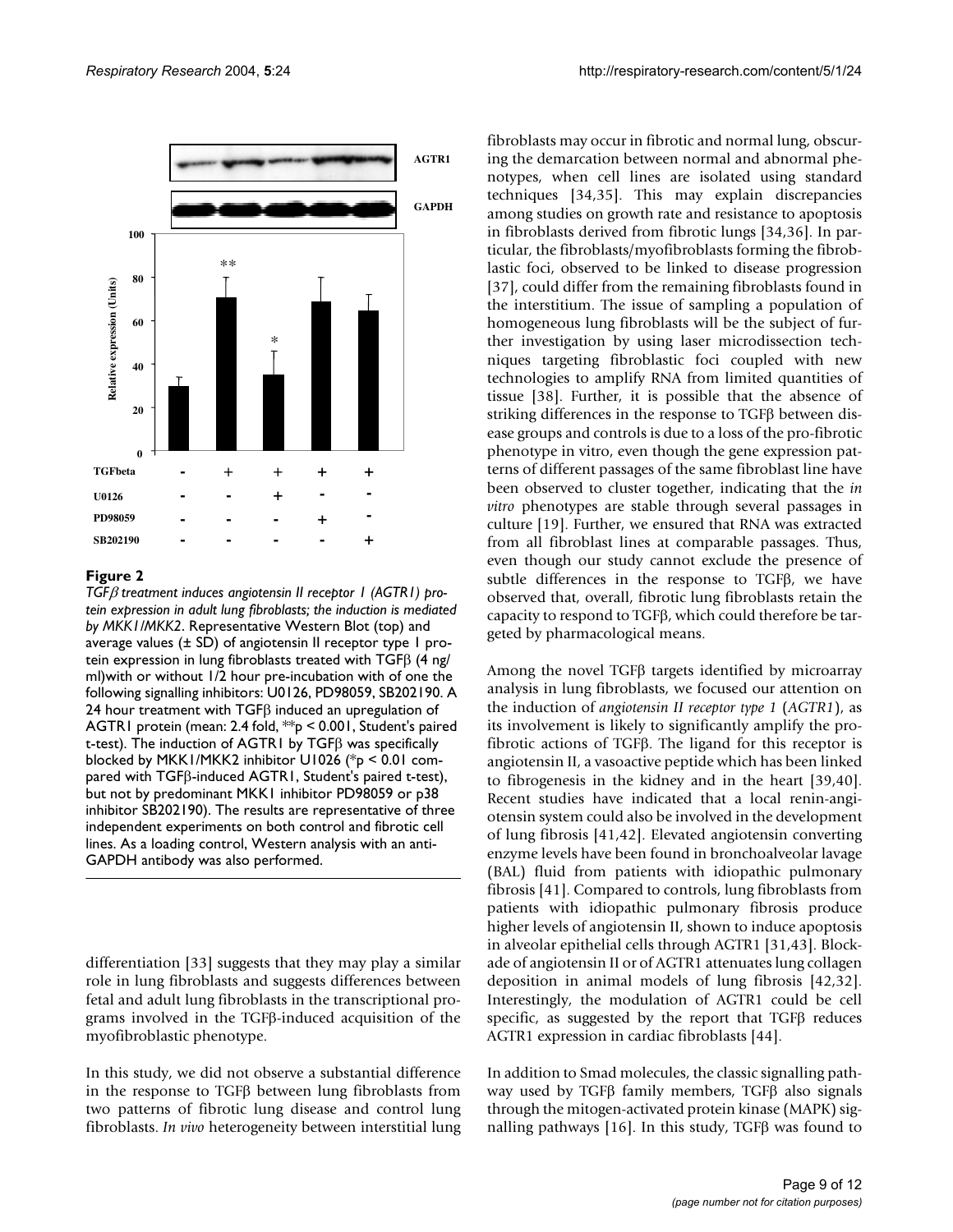<span id="page-9-0"></span>

### Angiotensin II receptor 1 staining in lung sis (B) **Figure 3** biopsies from control patients (A) and from patients with idiopathic pulmonary fibro-

*Angiotensin II receptor 1 staining in lung biopsies from control patients (A) and from patients with idiopathic pulmonary fibrosis (B)*. Immunohistochemistry for the angiotensin II receptor 1 (AGTR1), counterstained with haematoxylin. AGTR1 positive staining is seen in alveolar macrophages, in epithelial cells and in fibroblastic foci (arrows) in usual interstitial pneumonia biopsies (panel B). Epithelial cells and alveolar macrophages express AGTR1 in control lung biopsies (panel A).

induce AGTR1 via mitogen-activated protein kinase kinase (MKK1/MKK2). The finding that the MKK1/MKK2 inhibitor U0126, but not the MKK1 inhibitor PD98059, was able to suppress TGFβ-induced AGTR1 expression, suggests that both MKK1 and MKK2 must be antagonized in order to inhibit transcription.

The functional effects of AGTR1 stimulation in lung fibroblasts are only partially known. Although two isoforms of angiotensin II receptor exist, AGTR1 and AGTR2, the effects described so far of angiotensin II on lung fibroblasts are ascribed to the type 1 receptor. AGTR1 has been found to mediate mitogenesis in human lung fibroblasts [45] and extracellular matrix synthesis in lung [46] as well as in cardiac and dermal fibroblasts [47]. Whereas angiotensin II is known to induce TGFβ [46], the regulation of AGTR1 by TGFβ has not, to our knowledge, been previously reported in lung fibroblasts. Our data support the concept of a positive feed back loop by which TGFβ potentiates the pro-fibrotic actions of angiotensin II by increasing AGTR1 expression, providing a mechanism for the attenuation of the proliferative response to angiotensin II by TGFβ blockade [45]. Thus, cooperation and amplification of pro-fibrotic effects between TGFβ and AGTR1 are likely to be implicated in lung fibrosis. Interestingly, adrenomedullin, a multifunctional vasodilatory peptide that downregulates angiotensin II-induced collagen biosynthesis in cardiac fibroblasts [48], was inhibited by TGFβ, confirming a previous report [49], and suggesting that TGFβ exerts a complex regulation over vasoactive peptides and/or their receptors in lung fibroblasts.

AGTR1 was found to localize to fibroblasts within fibroblastic foci in IPF/UIP biopsies. An increase in AGTR1 staining has been reported in the fibrotic regions surrounding the bronchioles in chronic obstructive pulmonary disease [50]. The finding that AGTR1 localizes to fibroblastic foci in IPF biopsies supports the potential relevance of the angiotensin system in this disease and suggests that the pro-fibrotic role of AGTR1 in IPF is not limited to epithelial cells [31]. Further studies are needed to assess the functional effects of AGTR1 stimulation in lung fibroblasts and to evaluate the biological role of AGTR1 in lung fibrosis.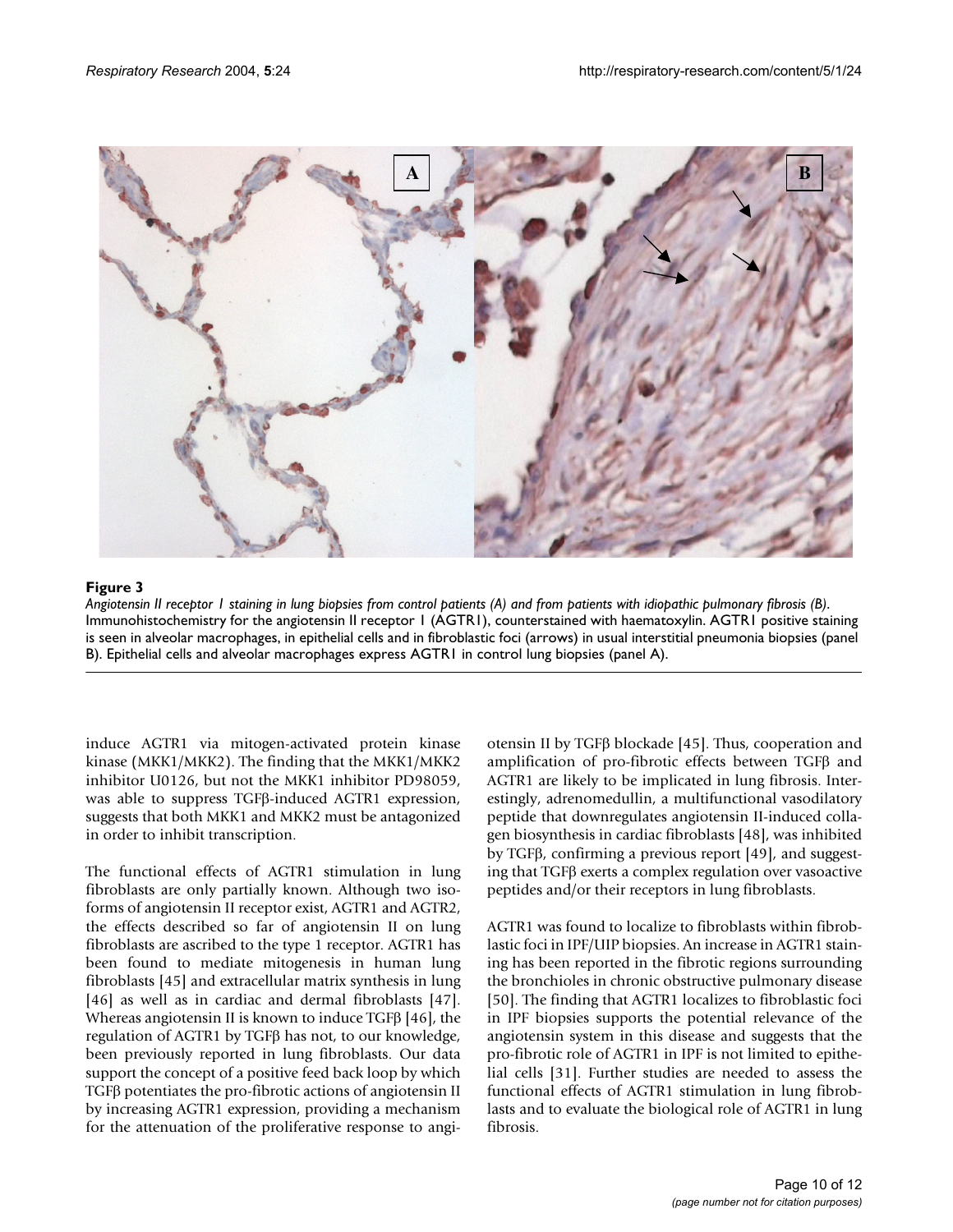### **Conclusions**

Our findings confirm that in response to TGFβ, both control and fibrotic lung fibroblasts are potent effector cells expressing a very wide range of genes that are likely to contribute to the fibrotic process. In particular, we have shown that TGFβ has the capacity to influence the expression of angiotensin II receptor type 1 both at the mRNA and at the protein level. In view of the known induction of TGFβ by angiotensin II [45], our findings support the existence of a self-potentiating loop between TGFβ and angiotensin II, resulting in the amplification of the profibrotic effects of both systems. Future treatment strategies could be based on the disruption of such interactions.

### **Authors' contributions**

EAR participated in the design and interpretation of the study, carried out the cell culture work and participated in the microarray work, performed immunohistochemistry staining, and drafted the manuscript. DJA participated in the design and coordination of the study and in the preparation of the manuscript, SH performed the RT-PCR assays, XSW carried out the Western Blot analysis, PS performed the statistical analysis and participated in the interpretation of results and preparation of the manuscript, GBG participated in the microarray work, AUW participated in the interpretation of results, SV participated in cell line selection and clinical characterization, AGN reviewed fibrotic lung biopsies and interpreted immunohistochemistry staining, CD and CMB contributed towards the overall organizational setup for the study of lung fibroblast lines and participated in the interpretation of results, AL and JDP participated in the preparation of the manuscript, KIW conceived of the study and participated in the design, RdB participated in study design, interpretation and coordination. All authors read and approved the final manuscript.

# **Additional material**

### **Additional File 1**

*Complete list of genes regulated by a four hour treatment with TGF*β *in control and fibrotic fibroblasts This data set contains all the genes up- or down-regulated by a four hour treatment with TGF*β *(according to the criteria described in the methods) in control and fibrotic lung fibroblasts. Fibrotic lung fibroblast fold ratios are the average of the fold ratios for lung fibroblasts from idiopathic pulmonary fibrosis and pulmonary fibrosis associated with systemic sclerosis. Genes are sub-grouped into functional classes. Affymetrix probe set numbers, approved gene symbols, gene names and GenBank accession numbers are provided in the table.* Click here for file

[\[http://www.biomedcentral.com/content/supplementary/1465-](http://www.biomedcentral.com/content/supplementary/1465-9921-5-24-S1.xls) 9921-5-24-S1.xls]

### **Acknowledgments**

We are grateful to Helen Causton, Laurence Game, Nicola Cooley and Helen Banks of the CSC/IC Microarray Centre for expert help with Affymetrix microarray experiments. We thank Carmen Fonseca, Paul Beirne and Alan Holmes for their technical expertise and for their review of the manuscript. This work was supported by the Royal Brompton & Harefield Clinical Research Fund, by the Raynaud's and Scleroderma Association Trust, the Scleroderma Society, the Welton Foundation, the Rosetrees Charitable Trust, and by the Arthritis and Research Council.

#### **References**

- 1. Sporn MB, Roberts AB: **[Transforming growth factor beta:](http://www.ncbi.nlm.nih.gov/entrez/query.fcgi?cmd=Retrieve&db=PubMed&dopt=Abstract&list_uids=1332976) [recent progress and new challenges.](http://www.ncbi.nlm.nih.gov/entrez/query.fcgi?cmd=Retrieve&db=PubMed&dopt=Abstract&list_uids=1332976)** *J Cell Biol* 1992, **119:**1017-1021.
- 2. Blobe GC, Schiemann WP, Lodish HF: **[Role of transforming](http://www.ncbi.nlm.nih.gov/entrez/query.fcgi?cmd=Retrieve&db=PubMed&dopt=Abstract&list_uids=10793168) [growth factor beta in human disease.](http://www.ncbi.nlm.nih.gov/entrez/query.fcgi?cmd=Retrieve&db=PubMed&dopt=Abstract&list_uids=10793168)** *N Engl J Med* 2000, **342:**1350-8.
- 3. Broekelmann T, Limper AH, Colby TV, MacDonald JA: **[Transform](http://www.ncbi.nlm.nih.gov/entrez/query.fcgi?cmd=Retrieve&db=PubMed&dopt=Abstract&list_uids=1862087)[ing growth factor beta 1 is present at sites of extracellular](http://www.ncbi.nlm.nih.gov/entrez/query.fcgi?cmd=Retrieve&db=PubMed&dopt=Abstract&list_uids=1862087) [matrix gene expression in human pulmonary fibrosis.](http://www.ncbi.nlm.nih.gov/entrez/query.fcgi?cmd=Retrieve&db=PubMed&dopt=Abstract&list_uids=1862087)** *Proc Natl Acad Sci USA* 1991, **88:**6642-6646.
- 4. Giri SN, Hyde DM, Hollinger A: **[Effect of antibody to transform](http://www.ncbi.nlm.nih.gov/entrez/query.fcgi?cmd=Retrieve&db=PubMed&dopt=Abstract&list_uids=7504843)[ing growth factor beta on bleomycin induced accumulation](http://www.ncbi.nlm.nih.gov/entrez/query.fcgi?cmd=Retrieve&db=PubMed&dopt=Abstract&list_uids=7504843) [of lung collagen in mice.](http://www.ncbi.nlm.nih.gov/entrez/query.fcgi?cmd=Retrieve&db=PubMed&dopt=Abstract&list_uids=7504843)** *Thorax* 1993, **48:**959-966.
- 5. Sime PJ, Xing Z, Graham FL, Csaky KG, Gauldie J: **[Adenovector](http://www.ncbi.nlm.nih.gov/entrez/query.fcgi?cmd=Retrieve&db=PubMed&dopt=Abstract&list_uids=9259574)[mediated gene transfer of active transforming growth fac](http://www.ncbi.nlm.nih.gov/entrez/query.fcgi?cmd=Retrieve&db=PubMed&dopt=Abstract&list_uids=9259574)[tor- beta1 induces prolonged severe fibrosis in rat lung.](http://www.ncbi.nlm.nih.gov/entrez/query.fcgi?cmd=Retrieve&db=PubMed&dopt=Abstract&list_uids=9259574)** *J Clin Invest* 1997, **100:**768-776.
- 6. Corrin B, Butcher D, McAnulty BJ, Dubois RM, Black CM, Laurent GJ, Harrison NK: **[Immunohistochemical localization of trans](http://www.ncbi.nlm.nih.gov/entrez/query.fcgi?cmd=Retrieve&db=PubMed&dopt=Abstract&list_uids=8181807)[forming growth factor-beta 1 in the lungs of patients with](http://www.ncbi.nlm.nih.gov/entrez/query.fcgi?cmd=Retrieve&db=PubMed&dopt=Abstract&list_uids=8181807) systemic sclerosis, cryptogenic fibrosing alveolitis and other [lung disorders.](http://www.ncbi.nlm.nih.gov/entrez/query.fcgi?cmd=Retrieve&db=PubMed&dopt=Abstract&list_uids=8181807)** *Histopathology* 1994, **24:**145-50.
- 7. Khalil N, O'Connor RN, Flanders KC, Unruh H: **[TGF-beta 1, but](http://www.ncbi.nlm.nih.gov/entrez/query.fcgi?cmd=Retrieve&db=PubMed&dopt=Abstract&list_uids=8630262) not TGF-beta 2 or TGF-beta 3, is differentially present in epi[thelial cells of advanced pulmonary fibrosis: an immunohis](http://www.ncbi.nlm.nih.gov/entrez/query.fcgi?cmd=Retrieve&db=PubMed&dopt=Abstract&list_uids=8630262)[tochemical study.](http://www.ncbi.nlm.nih.gov/entrez/query.fcgi?cmd=Retrieve&db=PubMed&dopt=Abstract&list_uids=8630262)** *Am J Respir Cell Mol Biol* 1996, **14:**131-8.
- 8. **American Thoracic Society/European Respiratory Society International Multidisciplinary Consensus Classification of the Idiopathic Interstitial Pneumonias.** *Am J Respir Crit Care* 2002, **165:**277-304.
- 9. Black CM, du Bois R: **Organ involvement: pulmonary.** In *Systemic sclerosis* Edited by: Clements PJ, Furst DE. Baltimore, MD: Williams and Wilkins; 1996:299-331.
- 10. Munger JS, Huang X, Kawakatsu H, Griffiths MJ, Dalton SL, Wu J, Pittet JF, Kaminski N, Garat C, Matthay MA, Rifkin DB, Sheppard D: **[The](http://www.ncbi.nlm.nih.gov/entrez/query.fcgi?cmd=Retrieve&db=PubMed&dopt=Abstract&list_uids=10025398) [integrin alpha v beta 6 binds and activates latent TGF beta 1:](http://www.ncbi.nlm.nih.gov/entrez/query.fcgi?cmd=Retrieve&db=PubMed&dopt=Abstract&list_uids=10025398) a mechanism for regulating pulmonary inflammation and [fibrosis.](http://www.ncbi.nlm.nih.gov/entrez/query.fcgi?cmd=Retrieve&db=PubMed&dopt=Abstract&list_uids=10025398)** *Cell* 1999, **96:**319-28.
- 11. Lee CG, Homer RJ, Zhu Z, Lanone S, Wang X, Koteliansky V, Shipley JM, Gotwals P, Noble P, Chen Q, Senior RM, Elias JA: **Interleukin-13 induces tissue fibrosis by selectively stimulating and activating transforming growth factor** β**[1.](http://www.ncbi.nlm.nih.gov/entrez/query.fcgi?cmd=Retrieve&db=PubMed&dopt=Abstract&list_uids=11560996)** *J Exp Med* 2001, **194:**809-821.
- 12. McCormick LL, Zhang Y, Tootell E, Gilliam AC: **[Anti-TGF-beta](http://www.ncbi.nlm.nih.gov/entrez/query.fcgi?cmd=Retrieve&db=PubMed&dopt=Abstract&list_uids=10553100) treatment prevents skin and lung fibrosis in murine sclero[dermatous graft-versus-host disease: a model for human](http://www.ncbi.nlm.nih.gov/entrez/query.fcgi?cmd=Retrieve&db=PubMed&dopt=Abstract&list_uids=10553100) [scleroderma.](http://www.ncbi.nlm.nih.gov/entrez/query.fcgi?cmd=Retrieve&db=PubMed&dopt=Abstract&list_uids=10553100)** *J Immunol* 1999, **163:**5693-9.
- 13. Wang Q, Wang Y, Hyde DM, Gotwals PJ, Koteliansky VE, Ryan ST, Giri SN: **[Reduction of bleomycin induced lung fibrosis by](http://www.ncbi.nlm.nih.gov/entrez/query.fcgi?cmd=Retrieve&db=PubMed&dopt=Abstract&list_uids=10456973) [transforming growth factor beta soluble receptor in](http://www.ncbi.nlm.nih.gov/entrez/query.fcgi?cmd=Retrieve&db=PubMed&dopt=Abstract&list_uids=10456973) [hamsters.](http://www.ncbi.nlm.nih.gov/entrez/query.fcgi?cmd=Retrieve&db=PubMed&dopt=Abstract&list_uids=10456973)** *Thorax* 1999, **54:**805-12.
- 14. Nakao A, Fujii M, Matsumura R, Kumano K, Saito Y, Miyazono K, Iwamoto I: **[Transient gene transfer and expression of Smad7](http://www.ncbi.nlm.nih.gov/entrez/query.fcgi?cmd=Retrieve&db=PubMed&dopt=Abstract&list_uids=10393693) [prevents bleomycin-induced lung fibrosis in mice.](http://www.ncbi.nlm.nih.gov/entrez/query.fcgi?cmd=Retrieve&db=PubMed&dopt=Abstract&list_uids=10393693)** *J Clin Invest* 1999, **104:**5-11.
- 15. Selman M, King TE, Pardo A: **[Idiopathic pulmonary fibrosis: pre](http://www.ncbi.nlm.nih.gov/entrez/query.fcgi?cmd=Retrieve&db=PubMed&dopt=Abstract&list_uids=11177318)[vailing and evolving hypotheses about its pathogenesis and](http://www.ncbi.nlm.nih.gov/entrez/query.fcgi?cmd=Retrieve&db=PubMed&dopt=Abstract&list_uids=11177318) [implications for therapy.](http://www.ncbi.nlm.nih.gov/entrez/query.fcgi?cmd=Retrieve&db=PubMed&dopt=Abstract&list_uids=11177318)** *Ann Intern Med* 2001, **134:**136-15115.
- 16. Zavadil J, Bitzer M, Liang D, Yang YC, Massimi A, Kneitz S, Piek E, Bottinger EP: **[Genetic programs of epithelial cell plasticity](http://www.ncbi.nlm.nih.gov/entrez/query.fcgi?cmd=Retrieve&db=PubMed&dopt=Abstract&list_uids=11390996) [directed by transforming growth factor-beta.](http://www.ncbi.nlm.nih.gov/entrez/query.fcgi?cmd=Retrieve&db=PubMed&dopt=Abstract&list_uids=11390996)** *Proc Natl Acad Sci U S A* 2001, **98:**6686-91.